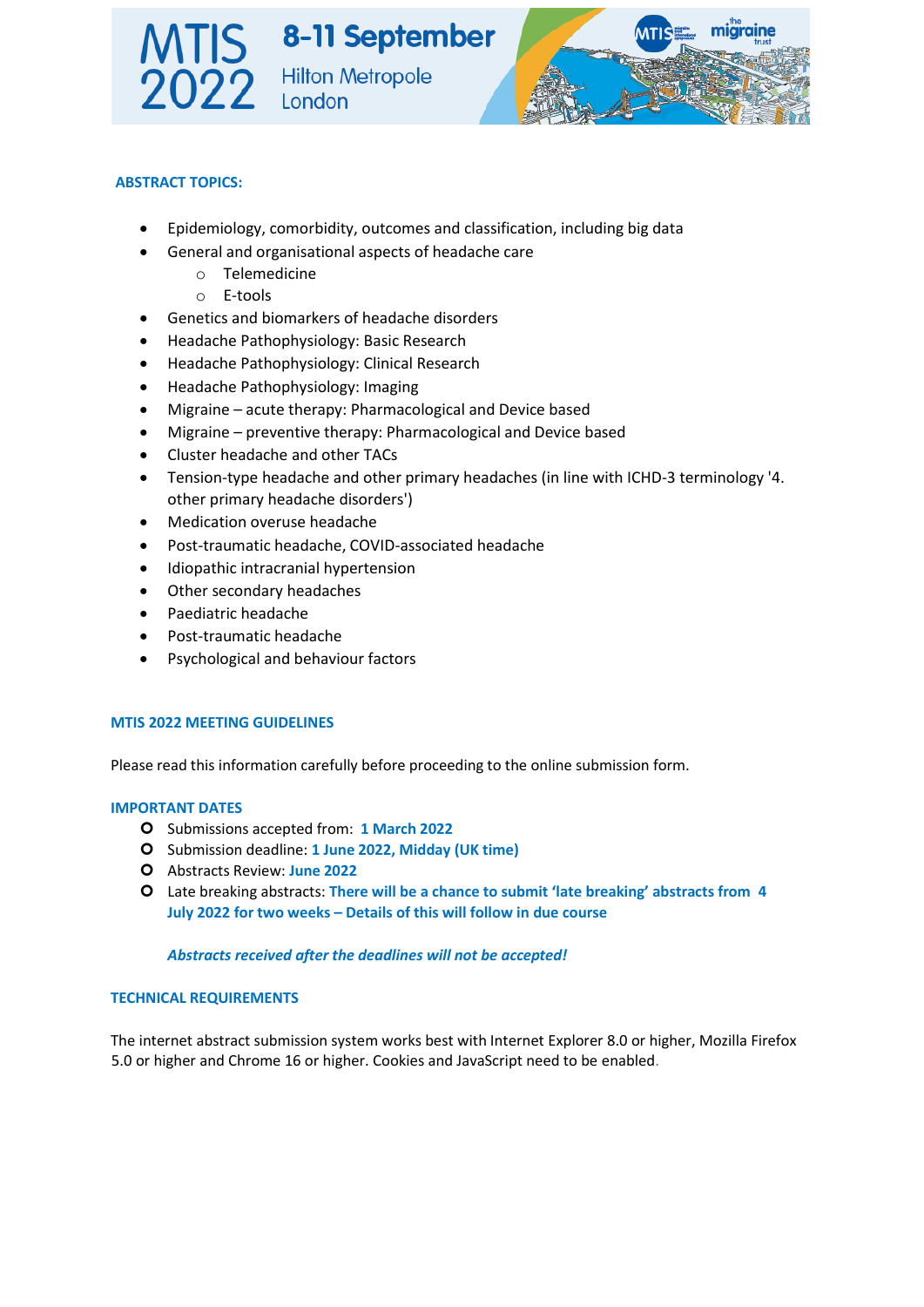

# **GENERAL**

- 1. Abstracts can only be submitted online via the online abstract submission form that can be found in the section "ABSTRACTS" on the official Migraine Trust International Symposium website: <http://mtis2022.org/>
- 2. Abstracts must be submitted in English.
- 3. Abstracts sent by post or email will not be accepted. No exceptions will be made.

### **DEFINITIONS**

- O Submitting author: person who submits the abstract
- Presenting author: person who will physically present the abstract at the congress and who is marked as the presenter in the programme.

### **RULES**

Failure to observe these guidelines may result in disqualification.

- 1. Go [to](http://mtis2020.org/) <http://mtis2022.org/> [o](http://mtis2020.org/)n the Internet. Click on "ABSTRACTS" and click on "Abstract Submission" tab.
- 2. An abstract can be submitted to the Migraine Trust International Symposium if it has not been published previously and only presented at a national meeting.
- 3. The correct topic must be selected to ensure correct scoring. The content of the abstract must be topic related.
- 4. Abstracts must contain data and meet international ethical standards.
- 5. Abbreviations should be defined.
- 6. Trade names cannot be mentioned in the title. However, trade names in brackets will be accepted in the body of the text.
- 7. An abstract cannot be accepted if the conflict of interest disclosure has not been ticked on the submission form. If the research or one of the co-authors has a conflict of interest, this must be clearly stated.
- 8. The abstract cannot contain more than 3,000 characters (approx.500 words) (blank spaces, punctuation as well as authors affiliation and titles included).
- 9. The abstract must be structured into the following sections: Introduction **Objectives** Methods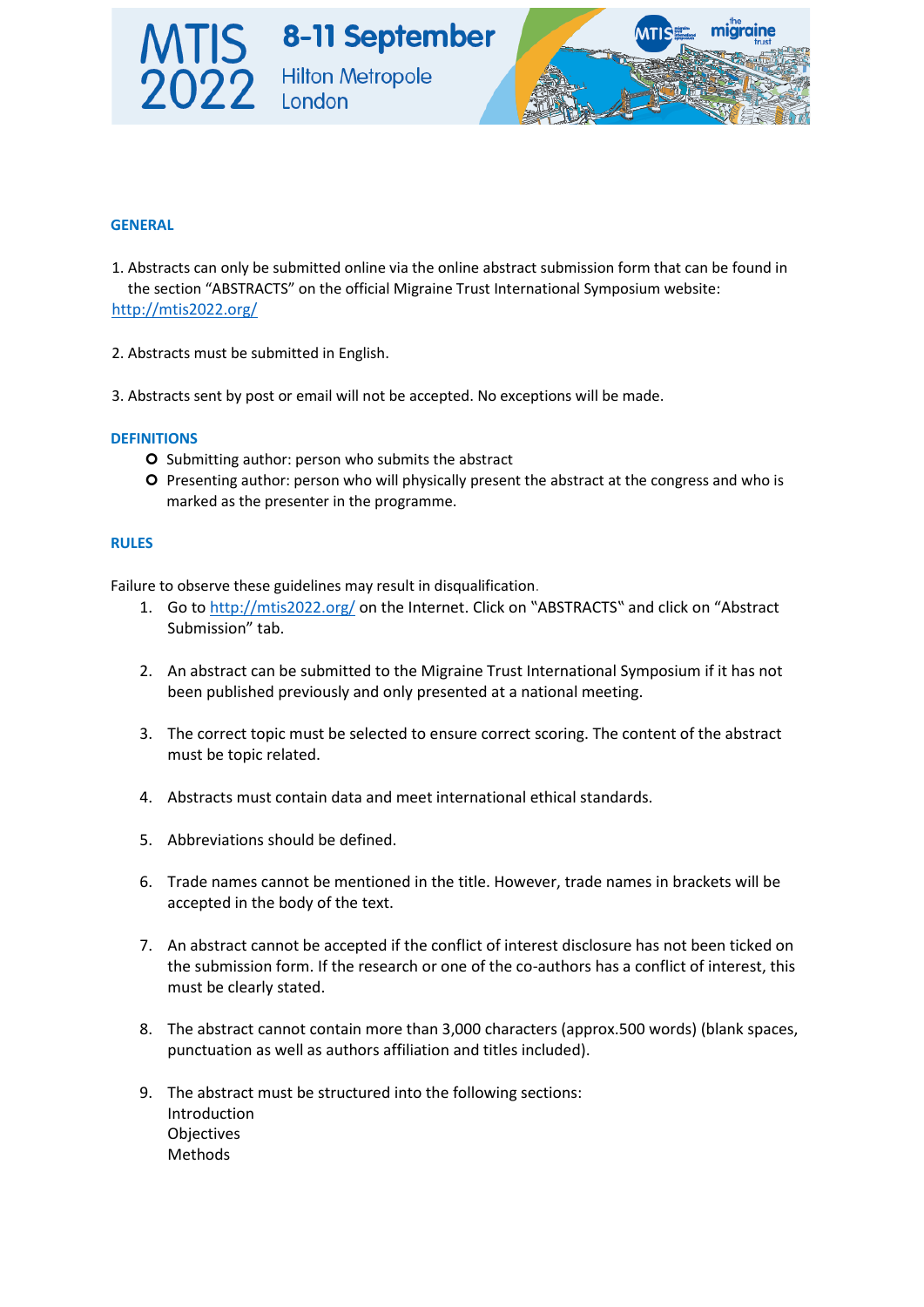



Results Conclusion

10. One table can be included, with the following restrictions:

London

Max number of columns: 10 Max number of rows: 10 Please note that tables may significantly reduce the number of available characters.

One image can be included , with the following restrictions:

| Width:  | Min: 50 | Max: 750 |
|---------|---------|----------|
| Height: | Min: 50 | Max: 750 |
| Size:   | Min: 15 | Max: 750 |
| DPI:    | Min: 96 | Max: 750 |

- 11. Abstracts can be saved in "DRAFT" status to be re-edited and modified until the submission deadline **(1 June 2022, Midday UK time).** The submitting author will be required to create a user account. In order to log back into the portal please make a note of the username and password created during the process.
- 12. If you have successfully submitted your abstract, you will receive a confirmation number. If no confirmation number is received, the abstract cannot be considered as successfully submitted and accepted.
- 13. Abstracts fulfilling all criteria can be saved in "FINAL SUBMISSION" status. Only abstracts in "FINAL SUBMISSION" status will be considered as successfully submitted and accepted.
- 14. If you leave the system without saving the abstract all data is lost. The submitted/draft abstracts cannot be edited after the submission deadline **(1 June 2022, Midday UK time).**
- 15. Please ensure that your abstract does not contain spelling, grammatical or scientific errors. No corrections are possible after the submission deadline. The abstract will be reproduced exactly as submitted. No proof reading will be done.
- 16. If you need to withdraw your abstract, a written statement reflecting the reasons for this decision must be sent to: **MTIS2022Abstracts@mci-group.com** no later than **Monday 11 July 2022.**

### **AFTER THE SUBMISSION**

1. The reviewers will judge the abstracts according to the relevance to MTIS2022. They will assess the standard of English, objectivity of statements, description of the work, suitability of methods to aims, conclusions confirmed by objective results, ethics, scientific value, potential clinical value, originality of work and overall impression.

2. The submitting author will be notified during the first week of July whether the abstract has been accepted. Notifications will be sent via email to the email address provided during submission. It is the submitting authors' responsibility to ensure that emails from MTIS2022 can reach them. Within the notification authors will be informed of the date, time and form of the presentation.